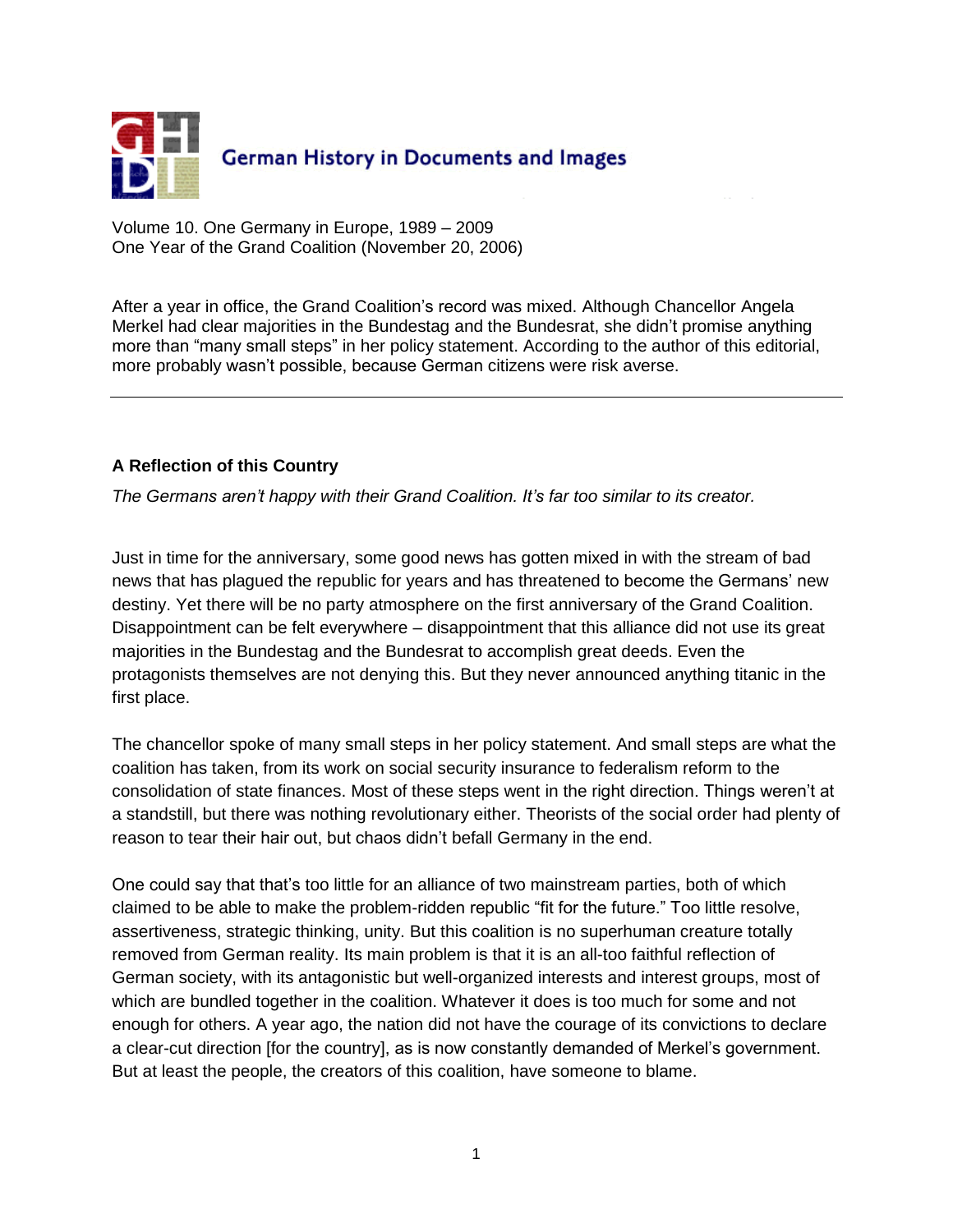It is easy to refer to a policy of small steps as lacking ambition. But recent decades have shown that a highly cultivated social welfare state, especially one that is forced into a complex federal structure, cannot simply push policies through from the top down, bypassing opposition and avoiding compromises [*durchregieren*]. The welfare state, which has penetrated all corners of society down to the smallest crannies and has created dependencies there, has developed vast powers of self-defense. Any attempt to restrict it leads to strong defensive reactions deep in the core of the mainstream parties, which suffer along with their baby. Whoever does not protect the welfare state suffers the consequences. Agenda 2010 cost the SPD the chancellorship. The CDU almost had to say the same thing about its own reform campaign. The parties remember such lessons, especially when the punishment is being chained together for four years.

The Grand Coalition's great majority turned out to be an optical illusion. On many issues, the chancellor's party is discordant in and of itself. The perpetual wrestling between the economicliberal camp and the welfare-state wing, which had to swallow a serious defeat at the Leipzig party congress, is again more obvious than the executive committee would like to admit. The present programmatic insecurity might not be as visible in the SPD as it is in the Union; it was partially covered up by the double "flying substitution" of the party chair.<sup>1</sup> But it is just as hard to speak of a cohesive regulatory model in the case of the SPD as it is with the Union.

Both, however, know that they are dealing with a populace that is generally conservative. Changes in this country are associated more with risk than with opportunity. Therefore, the necessary reforms can only be implemented if the parties are able to combat the feeling of economic and social insecurity that stretches far into the middle class. Jürgen Rüttgers took on this task enthusiastically,<sup>2</sup> not only to the annoyance of the SPD. Going it alone in the way that he did was enough to prompt the CDU to start discussing their direction again.

But the chancellor, too, is seeking to take the Germans' pronounced need for security into account: small steps don't trigger as much fear as big ones, and goals don't confuse voters as much as details do. However, Ms. Merkel needs to make sure that her reform agenda doesn't get hazy and that the coalition parties don't start competing to see who can move the least. In any case, this will become apparent in years three and four of this coalition – if it lasts that long. The coalition and the chancellor have pretty much just the coming year to improve their standing in the history books. They still lack a major triumph that will make people forget their formidable tragedy: healthcare reform. So far, even their respectable foreign policy hasn't been able to do that.

The Hessian state parliamentary election in early 2008 will be the first in a series of closely spaced mid-term report cards. The chancellor is already finding it difficult to control the minister

 $\overline{a}$ 

 $1$  In November 2005, Matthias Platzeck replaced Franz Müntefering as the party chairman. Platzeck then resigned in April 2006 and was replaced by Kurt Beck – eds.<br><sup>2</sup> Jürgen Rüttgers, minister president of North Rhine Westphalia (2005-2010), questioned whether

neoliberal policies – such as cutting taxes –would always lead to the creation of new jobs – eds.